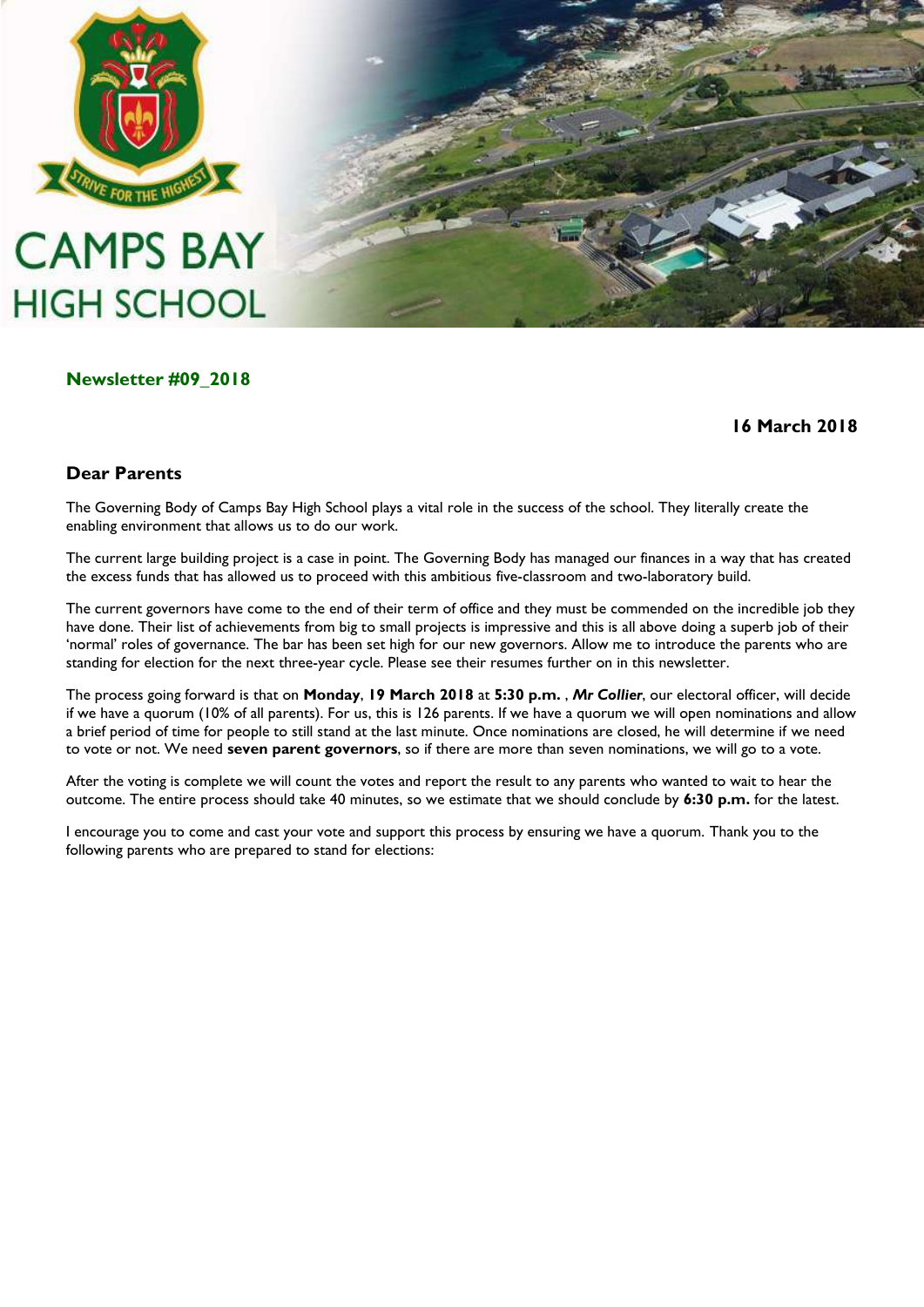

**MICHELE HARVEY Community Volunteer**

#### **Background**

Michele Harvey (neé Savage) was an active pupil of Camps Bay High School in both sport and cultural activities from 1975- 1980. Michele played 1<sup>st</sup> team Hockey and Tennis throughout her high school career.

In 1979 she was elected as Junior Mayor of Cape Town / Junior Town Council. In 1980 she became a Prefect.

On matriculating she qualified in Consumer Studies at the Cape Peninsula University of Technology. Then secured a job with Woolworths (Pty) Ltd as Senior Product Development Manager from 1984-1998 and did various international assignments.

She married her high school sweetheart Colin Harvey in 1990. Moved to Sea Harvest Corporation (1998-2005) and was appointed Marketing Director in 2000 and became the first woman on the Board of this listed company.

After a successful career, she retired 2005 to focus on her family of 3 children, all of whom have attended CBHS, with Katelyn now being the last child in Matric.

With her passion for communities, she diverted her attention to the 1<sup>st</sup> Camps Bay Scouts Group, which she served for 14 years in various capacities, as well as all the 3 Camps Bay Schools and Community. It is here that she made a valuable impact on the Governing Body of the High School and the Camps Bay Schools and community.

She joined the High School SGB in 2005 and has served until present (13 years).

She has also played an invaluable role as an EXCO member of the Hangberg Educational Trust which has raised R5.5M to build a Pre School in Hangberg, Hout Bay educating 140 children.

In 2016 she started as a partner and director with Not in the Guide Books.com which is a web based platform bringing local businesses together, with international independent travellers.

#### **Achievements as an SGB member of CBHS from 2005-Present**

#### **Personally delivered or drove delivery Projects for Camps Bay Schools/Community and High School:**

- Renegotiated 15 year leases on both Symmonds and La Med fields with COCT on behalf of schools
- Secured funds for the Path to Symmonds field (R113 000)
- got COCT to put in a new Garden for Symmonds field (R80 0000)• Pedestrian Crossing for Primary
- Nagged the COCT to spend R550 000 on the Front Garden design and implementation of CBHS, with the Pedestrian Path to Victoria road and Lighting thereof
- CBHS school Brand definition and Brand Bible CBHS
- Signage to CBHS
- Clothing shop and new uniform design
- Refurbishing of reception, foyer, principal's office, discipline offices, sick room
- Secured pots and parent help to create pots entrance
- Designed and built new Trophy Display cabinet
- Curtains in hall
- Signage and flags in the hall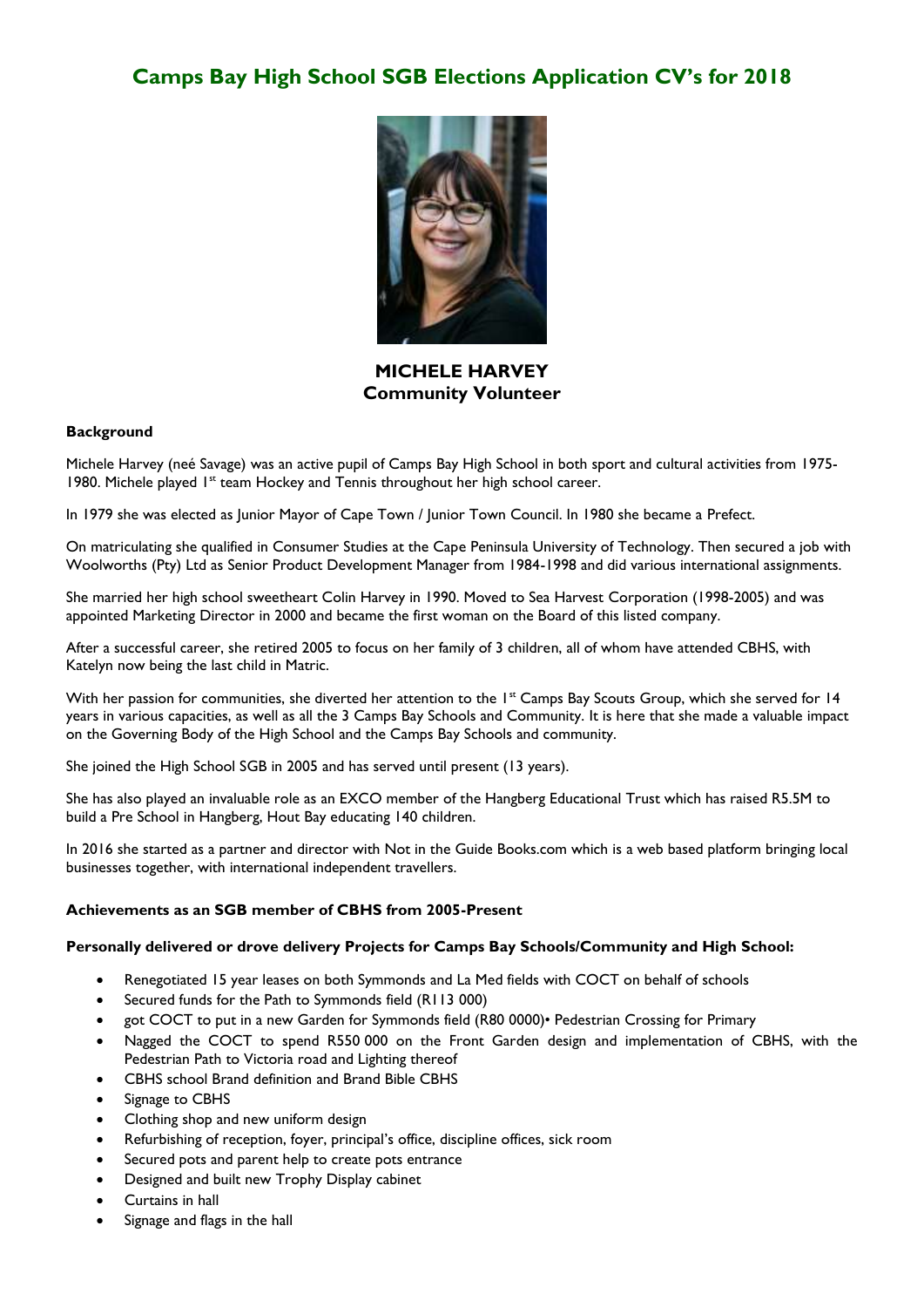- Ardi into CBHS and contract
- Art in the passages
- Funny festival fundraiser from 2013-2016
- Book Buzz secured 1300 new books donated to CBHS school library
- Garden area upgrades and new Indigenous Trees
- Parent to parent communication

#### **Member of a team that delivered Projects for Camps Bay Schools/Community and High School:-**

 $\bullet$ 

- Pedestrian crossing Victoria road
- Ensure 100 years of photos were hung in the school passages
- New Code of Conduct for CBHS (SA schools and Constitution aligned)
- Actively persuaded WCED to installed new roof on CBHS
- Member of the Prep School Expansion Project
- Fundraisers and special pupils' needs fundraiser
- Discipline committee member
- Upgrade Staff Bathroom
- Various fundraising initiatives (benches, spectator stands)
- I have actively supported Colin Harvey as my husband and as Chairman of the SGB in his duties and the SGB at large, in all the large building projects and renovations undertaken at CBHS.

#### **Motivation for standing again for 2018:**

I am passionate about Camps Bay High School and it has been a huge privilege to serve the community of CB, the Principal, SMT, teachers, pupils and parents in this magical school. I would like to conclude my service to the school, as a voting SGB member having served 13 years already, as I have several projects I want to complete. These being the research I did on "**Opportunities After School Research for all pupils to study, volunteer and intern locally and abroad"** to ensure it goes live on our website and one big new project of formalising a **Past Pupils Union, founding statement, structure, vision, objectives and build a robust database,** which I presented to the SGB and would like to see implemented and bedded down, to keep past pupils engaged and in contact with us as CBHS and us with them.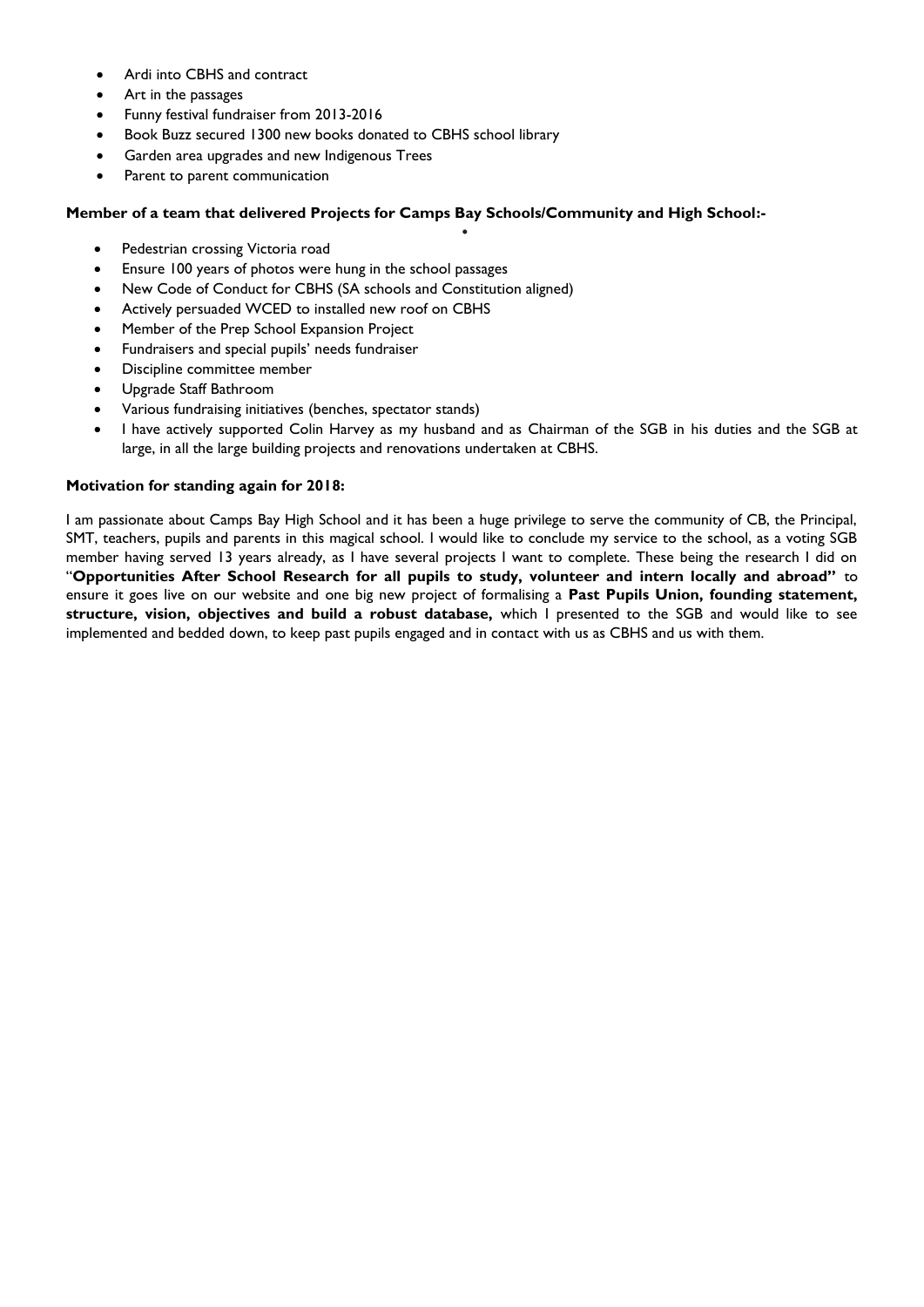

#### **JANINE THETARD**

To know me is to know I am wife to Werner and mother to 3 amazing boys…

**Joshua** –who would have been 20 this year, who faced the challenges of Autism and Epilepsy for 12  $\frac{1}{2}$  yrs.' before leaving us for his eternal home. My boy of courage taught me to hope, find peace, to fight for what I believe in, and to never give up!!!

**Caleb** – currently one of the Deputy Head Boys in Matric at CBHS, about to leave the safety of this school to find new adventures far greater than we can imagine – My boy of faithfulness has taught me to be still, to find calm and always believe in myself.

**Daniel** – just beginning to navigate his way in High School here at CBHS – my boy of passion who continues to teach me not to take life too seriously, to love all, to be bold, and to find humour in each day!

**My Background** -I started up and ran "Victory Kids" Center for Children with Special Needs for 8 yrs. Management and Leadership of this NPO included Financial Governance, Employment of

Qualified Staff, Fundraising and Parent Communication. I mentored my team, facilitated programs to families –Center and Home-based, as well as running training workshops for parents, tutors and professionals.

After moving back to Cape Town 8 years ago my team have taken the Center to new heights, and I have continued to create programs to support and equip Special families as well as partnering with "Munchkins", to coach families with children of all ages find solutions to the many challenges families face.

**My experience** through the center taught me to see the potential in each child, value team work, create opportunities for my team to grow, approach goals and challenges with an open and creative attitude, to listen and value all input, to support each other and to always follow through.

**I am currently completing** my Diploma in Early Childhood Intervention with Intec and will continue to help new parents of special needs children.

#### **My involvement in the Camps Bay schools** have included the following projects: -

Between 2013 and 2017 I have assisted with the choreography for the grade 7 plays as well as Producing, Directing and Choreographing two Grade 7 fashion shows. Last year I assisted with the choreography and show coordination for the grade 11 Fashion Show. I have taught many of your children and their enthusiasm and energy continue to inspire me which is why the Primary school have asked me to return this year. I have also assisted as Décor team coordinator in both my boys Grade 7 Farewells and served as a co-opted member to the Primary Schools SGB to assist with the Wendy Way Aquatics Center launching.

#### **I am currently also completing** my last associate level of **SABOD** Teachers Association of Dance SA

**SGB – I** would like to see the school value of "Strive for the Highest" be upheld. My life and work experiences have convinced me that all students have the ability and talent to excel in school and life and my passion is to be a part of a dynamic team who share this vision. I am excited to commit my time and energy to supporting the voice of the parents and bring a fresh approach to parent communication and involvement. Camps Bay High offers a rich and diverse platform for students to learn in and I look forward to supporting the cultural department and special projects portfolio as part of a team who believe in bringing our best to the table and in seeing our children not just grow – but thrive… as a proudly Camps Bay Family.







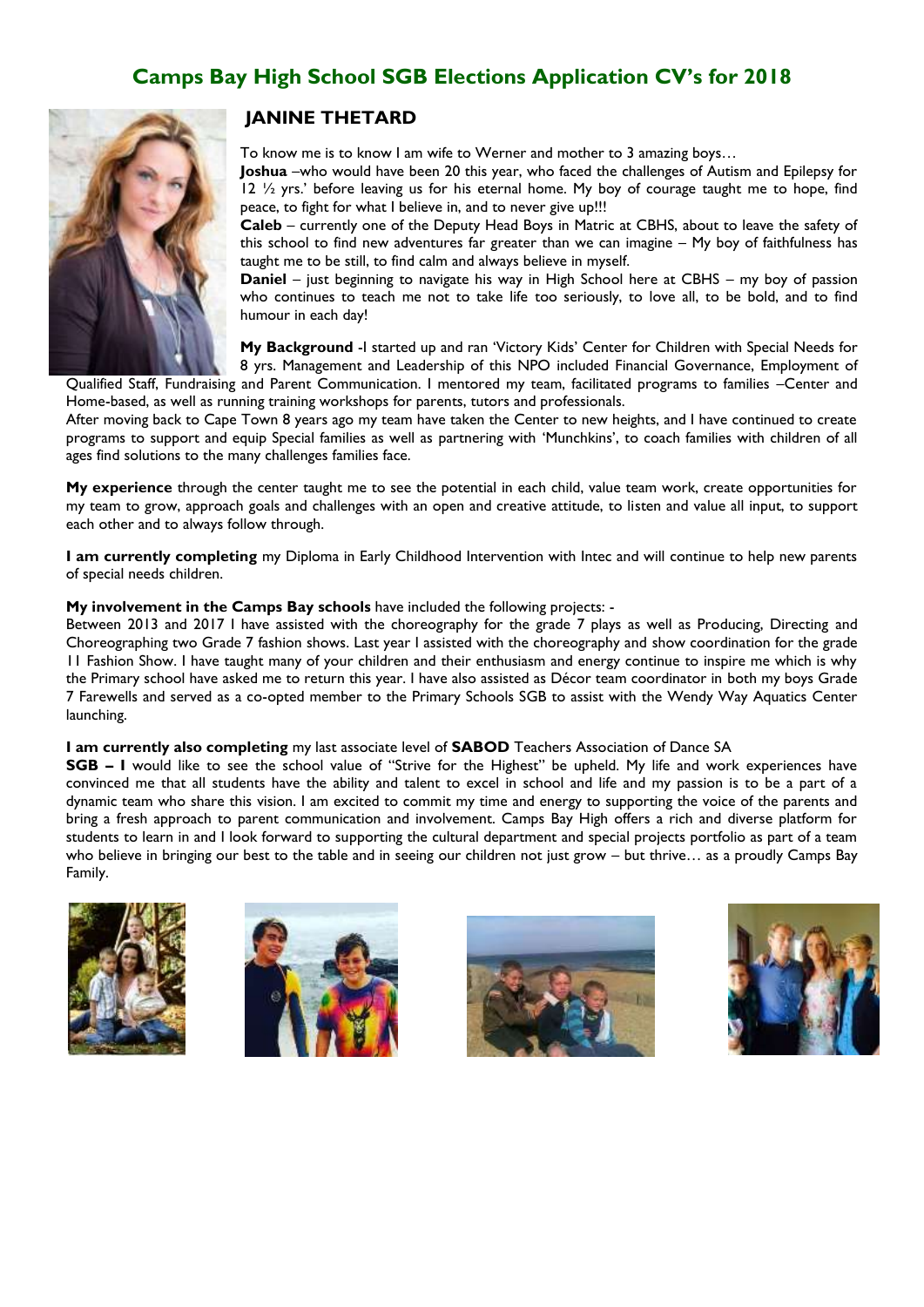

#### **AMANDA TOBIAS-TITUS**

#### **Introduction and background**

I am *Amanda Tobias-Titus* and I have been appointed by the Minister of Justice as the Sheriff of Cape Town for the Higher and Lower courts. I am experienced in the civil legal field for the past 28 years.

I have a son, Tyrique Titus attending the school and he is currently in grade 11.

I donated a bench during my son"s first year and throughout the years assist to the best of my ability, in any expanse when needed.

#### **Reason for application**

My son, as well as the other learners" future is of utmost importance and I would therefore be delighted to be given the opportunity in making a difference in their education.

My experience could be an asset as I am an enthusiastic and well-motivated individual and would relish the opportunity in making a difference, by maintaining the standards of the school.

Kindest Regards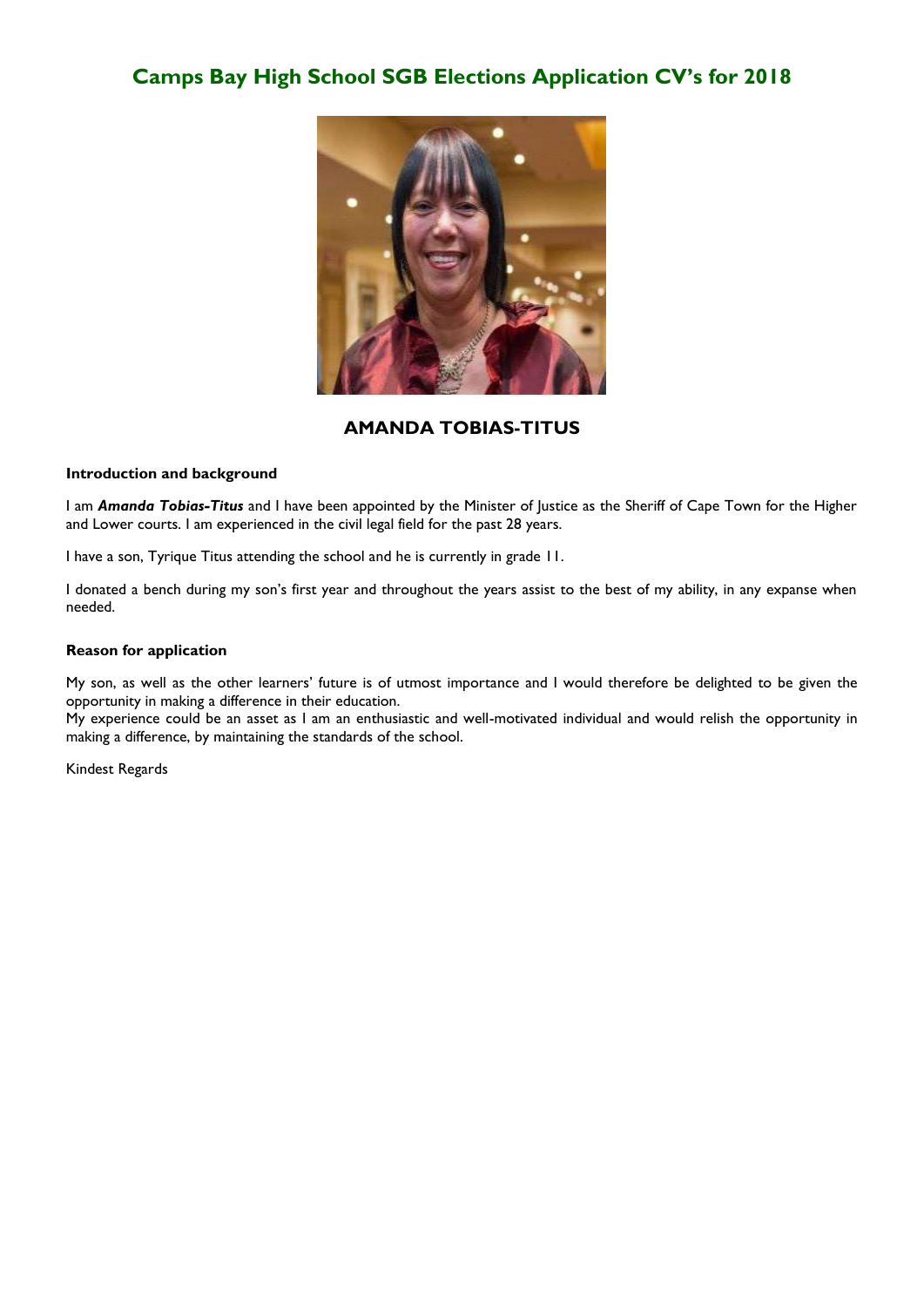

#### **WENDY FOSTER**

#### Greetings and Salutations

*I was co-opted on to the SGB in 2016 and assisted with various projects:*

- Helped raise funds to purchase benches placed on the grounds
- Help with selling tickets for the Funny Festival which proceeds went to purchase equipment for Catering society
- Help get new beneficiaries for Woolworths My School where CBHS receives a monthly payout
- Helped launch Ihealth alternative lunches for students
- Help obtaining gifts for Staff appreciation Day
- Help raise funds for Grand Stands used on sports days
- Assisted with Catering for Grade 10 Fashion show
- Helped with Hout Bay Spar loyalty card

#### *Currently:*

- Raising funds to purchase fans to put in the classrooms
- Raising awareness of Cinderella project which assists students who may not be able to afford a dress or suit to wear to the Matric Farewell

#### *Background:*

 I am the Estate Manager at The Lichtenstein Castle in Hout Bay and have been in the Hospitality business for decades including a 12 year stint at Sun City.

 $\bullet$ 

#### *Plea:*

My son is in grade 10 this year, so have a few years still to assist where I can with projects that will benefit the school and its students

#### Thank you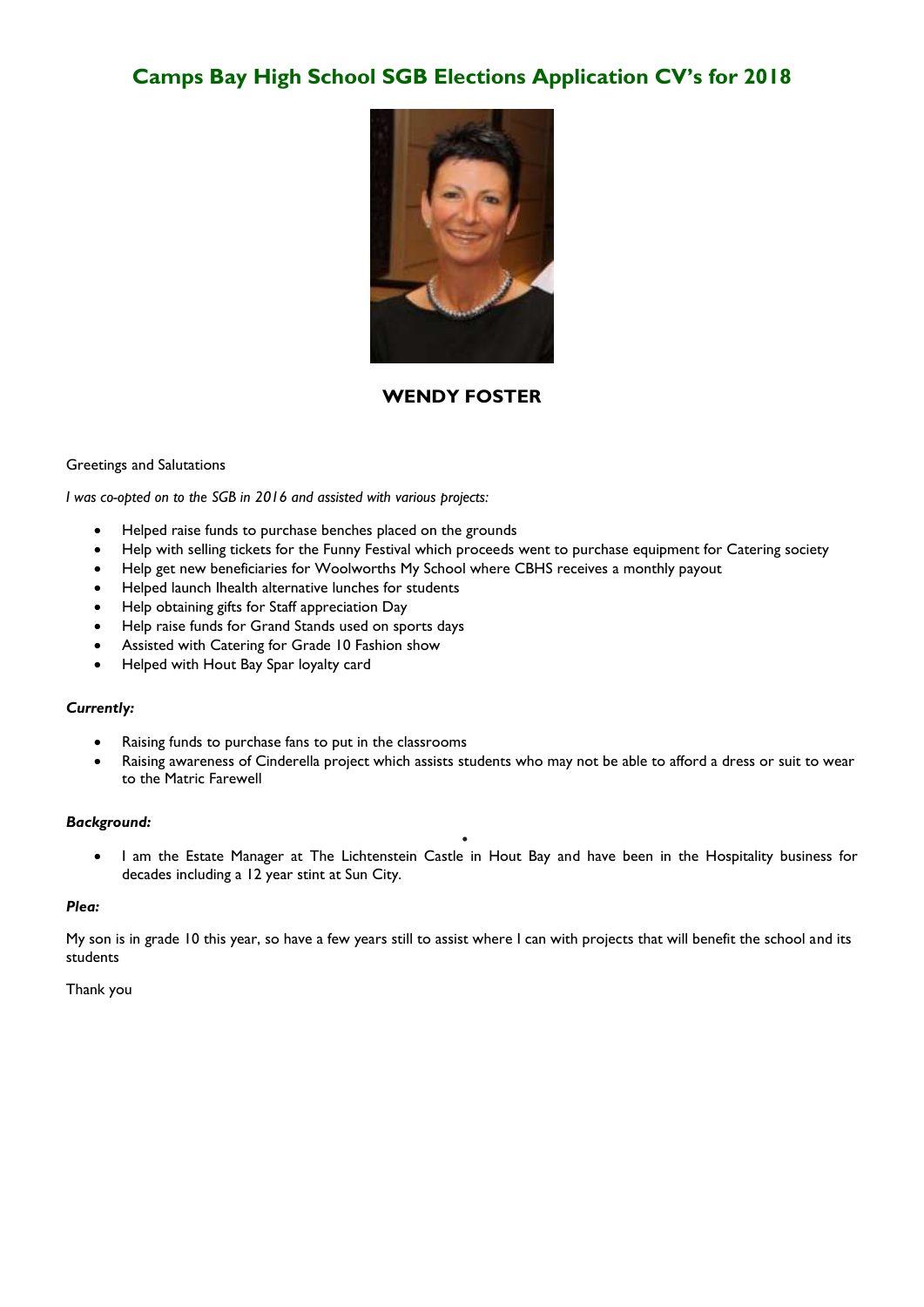

# **COLIN HARVEY Property Entrepreneur**

#### **Background**

Colin Harvey matriculated at Camps Bay High School in 1980. He was an active member in the sports and cultural arena at CBHS. He played rugby, chess, table tennis participated in the athletics team and was a founding and active member of the 1st Basketball Team.

During his schooling career, he also attended Cubs and Scouts at 1st Camps Bay for 14 years and was awarded his Springbok badge in 1978. He was awarded the very prestigious Chief Scouts Award in 1979. This award is nominated by a jury of his peers to a Springbok Scout for contributing to the community and is awarded by the Chief Scout of South Africa. He represented South Africa by attending the World Scout Jamboree in 1979 in the United States of America.

Colin completed his obligatory National Service for two years.

He completed a three year Plumbing Engineering Diploma at the Cape Peninsula University of Technology. He was awarded a bursary to study a further four years and qualified as a Quantity Surveyor with Borkenhagen & Louw a leading national South African quantity surveying company. He became the youngest Associate Director at Borkenhagen & Louw.

In 1994, he left the company to pursue a career in Property Development, constructing some 300 houses in three years for developers, Seeff/Slot Projects.

In 1996, he joined Broll Property Group as a Property Broker and Consultant and shortly thereafter was promoted to the Board as the Commercial Director. In this position he was responsible for building a team of commercial property brokers and managing the services Broll offered to national and international clients throughout South Africa and the World.

In addition to this he was responsible for advising and strategizing the relocation for all the major national and multi-national clients such as JP Morgan, IBM, Alexandra Forbes, Med-scheme, Citi Bank, Johnnic, BP, to name but a few.

During this time, 2000 to 2012, Colin also actively helped to run and organise the 1st Camps Bay Scout Group.

He married Michele Savage in 1990. They have 3 children. His sons Nicholas and Matthew matriculated from Camps Bay High School in 2010 and 2012. Katelyn, his daughter is now in Grade 12 at Camps Bay High School.

Colin joined the Camps Bay High School Governing Body in 2007 and became the portfolio holder for Property and Grounds as well as being very involved in the school financing and budgeting committees.

Using his vast knowledge and contacts in the industry his responsibilities included:

- **•** Strategizing,
- motivating,
- co-ordinating design, budgeting, tender documentation and
- the daily overseeing of all the professional teams to deliver all project undertaken and delivered within budget.

#### **Projects achievements as an SGB member and Chairman of CBHS from 2007-Present**

- New swimming pool
- Brand new fully equipped cultural centre with classrooms and offices
- Motivation to the Department of Public Works to replace of all the windows to CBHS as well as replace the entire external water reticulation system of the school and the replacement of the roof to CBHS●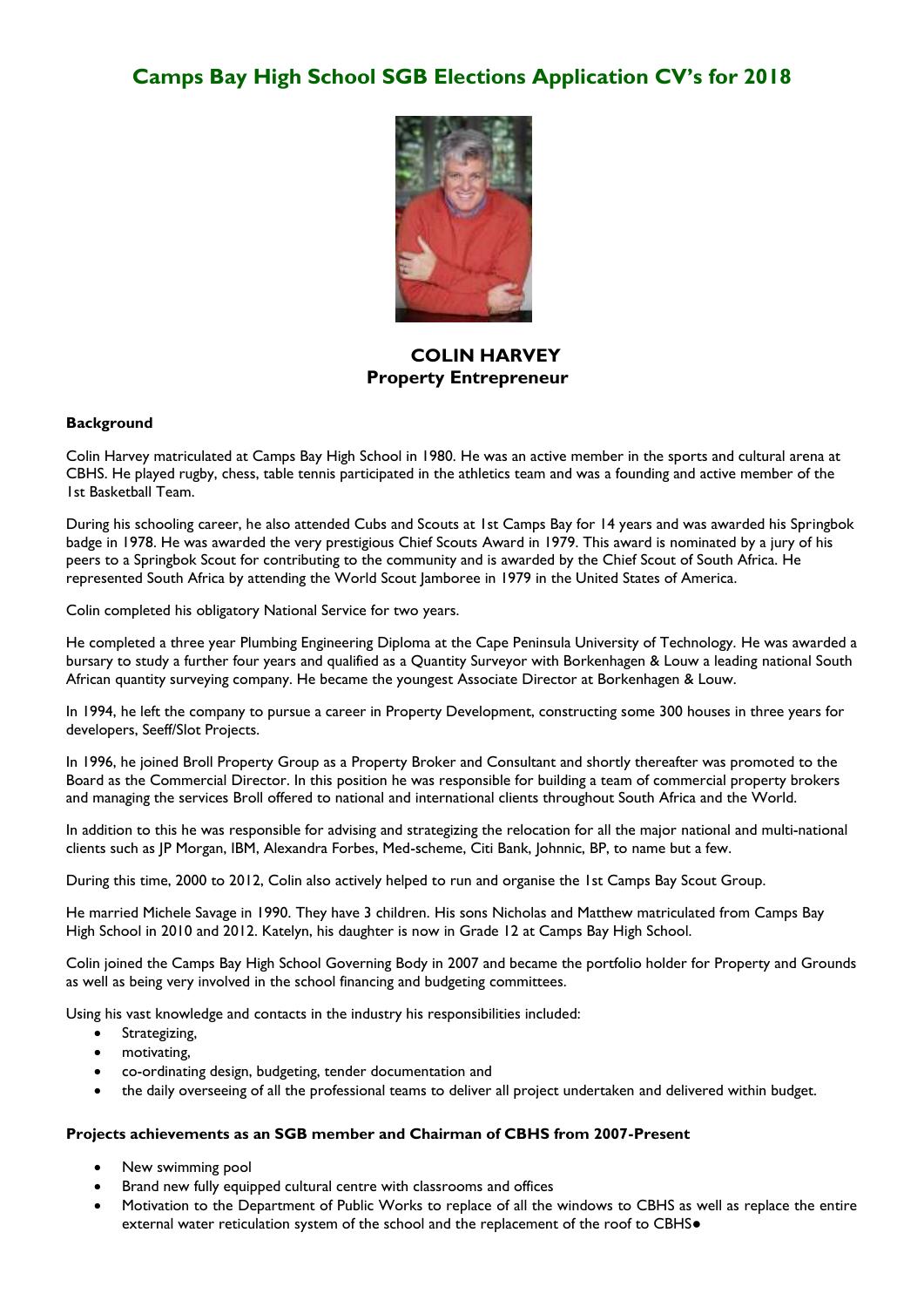#### **Oversaw**

- The resurfacing the tennis courts and quads
- Cultural Centre revamp
- Boys Bathroom renovation
- Sound and lighting room
- teachers bathroom renovation.
- In his capacity as Camps Bay High School's SGB chairman for 2015 2018, amongst the daily responsibilities, also motivated and promoted the extension of some 8 class rooms and laboratories currently under construction.
- Further strategic upgrades and improvements are on the cards and ongoing improvements to the school facilities are being negotiated with the Department of education.
- Colin also assists with other NGO organisations in needy communities and projects outside of Camps Bay.

#### **Motivation for standing for 2018**

Having been intimately involved at CBHS for the past 12 years and with current projects due to be completed during the 2018 year, I would like to bring these projects to fruition as a voting SGB member. Further to this, I have gained a great understanding over the past 12 years of the inner workings of the school, and would like to impart this knowledge and guide the new SGB members during 2018. This to ensure successful succession planning of the management of the SGB for the entire benefit of all those that are involved and attend CBHS.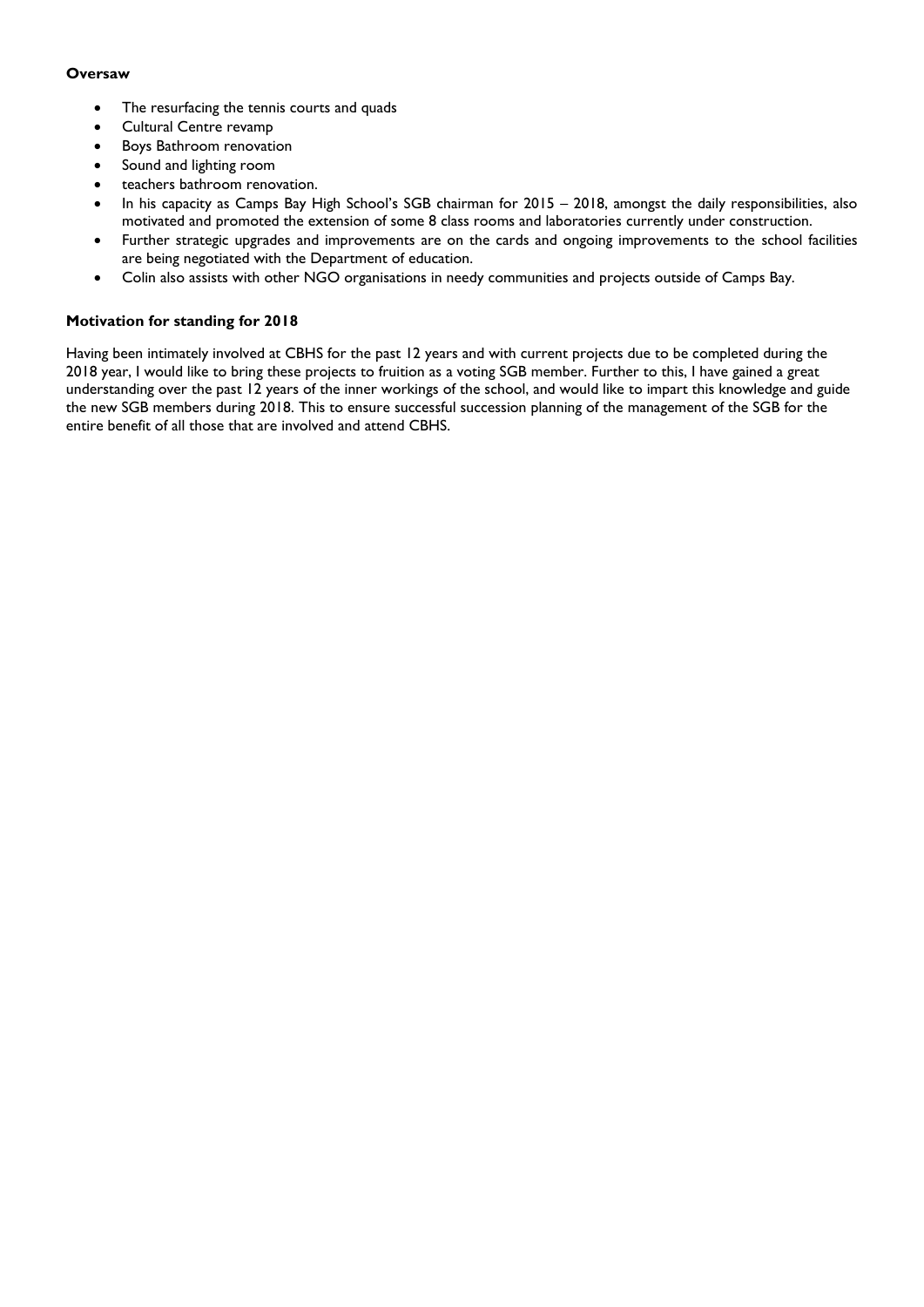

# **S e r g i o A d r i a n Y e s c a Resume**

I am an experienced Architectural Designer, proficient in AutoCAD and 3D Sketch Up with over 15 years" experience in my profession. I have specialist experience in Architectural Design: Civil (including residential and interior design), Retail (including signage, shop fitting, and project management) also in Space Planning.

I have excelled in my profession with career highlights including: Award for the Best Retail Designed Kodak outlet in Africa, Work projects include: Vodacom, Dubai, South Africa, Delta Interiors and various single projects from concept to completion in South Africa. I am committed, dependable and hard working with a particular interest in sustainable, green design and innovation. My aim is to succeed in every project on quality and customer satisfaction.

I am a member of the South African Council for The Architectural Profession.

At the moment I am involved in property. I have a medium sized company that does building alterations, revamps, plans, approvals to city council and space planning.

I was involved in the food industry as well, as I am a chef. I have worked in restaurants almost 10 years liaising with customers, suppliers and personnel.

#### **Personal background:**

I was born in Argentina and I have been in South Africa for the past 27 years. I consider this to be my home country, which I love very deeply.

I am married to Elizabeth, we have 4 children and we live in Bantry Bay. All of them attend the Camps Bay Schools - Dario, Daniella, Christian and Leandro.

I am a dynamic person who is always striving for the best, I love children and I am always focused on what is best for their development.

We recently relocated from Gauteng where I was a soccer coach for 4 years. My main aim was to teach children, values, success, and honesty and mostly to have fun and to love what they do.

#### **Courses and Certificates**

- Certificate from the South African Council For The Architectural Profession (SACAP) for a Professional Architectural Technologist
- Certificate of Introduction to ArcGIS 10
- Certificate from the Development Institute & Training Academy of Southern Africa ( DITASA) Certificate: Real Estate NQ4 Level 4
- Certificate of Training Course on Real Estate ATS 1
- Certificate of Training Course on Real Estate ATS 2
- Certificate of First Aid Course in South Africa
- Level D Soccer Coach ( Grassroots and Youth level )
- Level C Soccer Coach ( Grassroots and Youth level
- Languages Skill: English, Spanish, Italian, Portuguese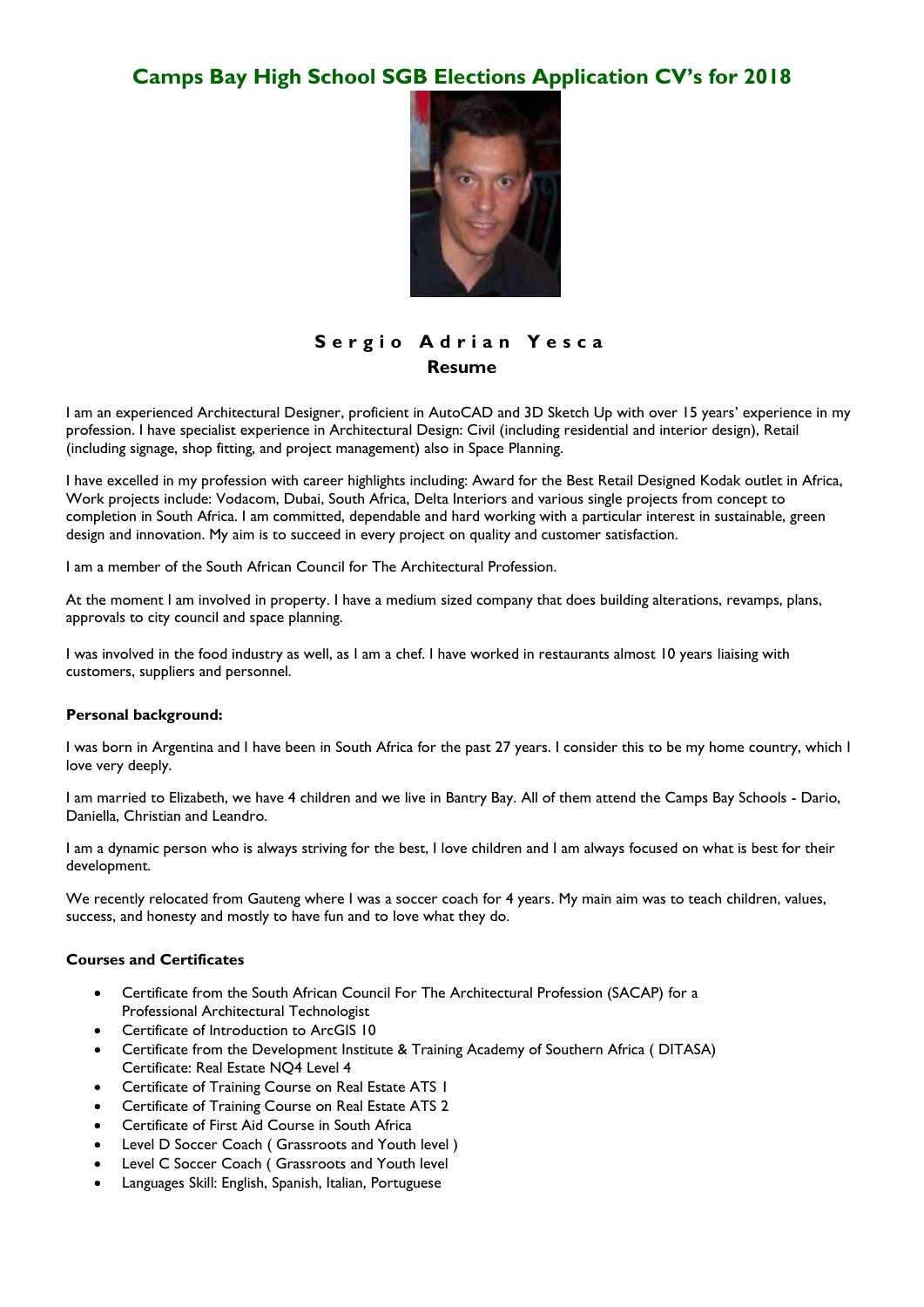I believe that my experience in life and my skills will make me a competitive candidate for a position of SGB at Camp Bay High School.

**Kind Regards Sergio Yesca**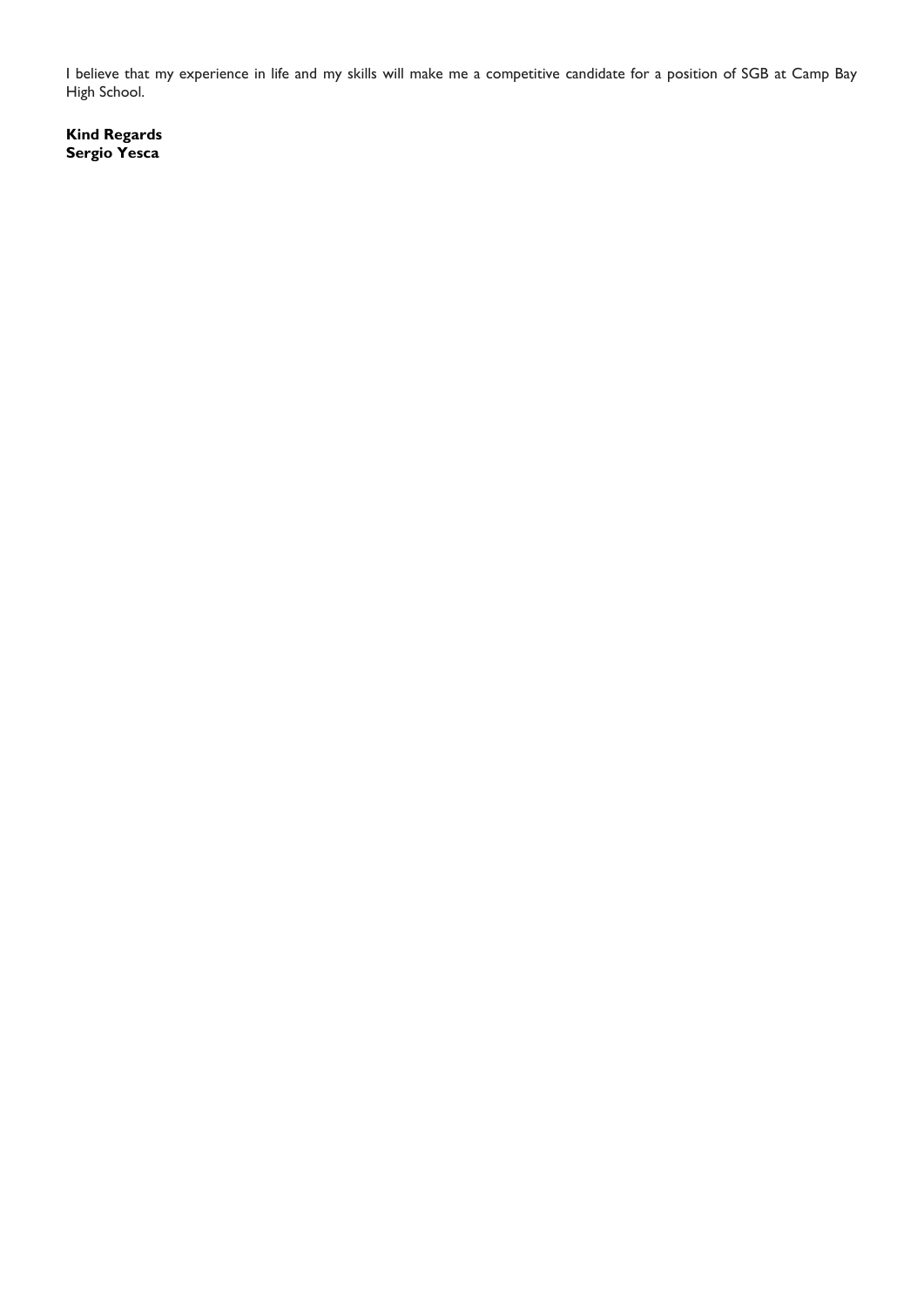

**My Family @ CBHS**

**Husband:** Anton Gaylard **Children:** Kira (Gr11 CBHS) & Liya (Gr8 CBHS)

#### **Standing for the SGB**

As in the past, I believe that it's important to build upon the achievements, efforts and accomplishments of the current and past SGB"s. Our job is not to manage the school, but rather ensure "good governance". Supporting David De Korte is crucial and ensuring the wellbeing, safety and education of our youth, critical.

# **Dale Knowles-Gaylard**

#### **Past Experience**

I have been privileged to date of enjoying a life wherein I have gathered a wealth of skills, knowledge, experience, insight and aptitude from the education, travel and business backgrounds that I have been involved in.

From property development, the Waterfront and running my own businesses in backpacking, wellness for mothers & children and consulting, I find that I immerse myself in the enjoyment of the task at hand and am always looking for opportunities to learn and know more.

#### **About Me**

I am a mom, wife, sister and daughter and proud South African! I was recently asked "what my passion was?" I find this one of the most difficult questions to answer. For me, everything I set out to do I do with enthusiasm and the will to do it with integrity and to the best of my ability. Whether it's being a waitress, cleaning pub toilets or presenting a business strategy, this has always been the way I tackle the job. I am committed, honest and dedicated and well respected for not compromising myself for the sake of popularity. I have perseverance and the ability to "see the wood for the trees". I am diplomatic, but a fierce defender of fairness and nondiscrimination on any level. I believe in finding the solution rather than drowning in the problem.

If I have a weakness (and I probably have many), it's that I have high expectations and do not "suffer fools lightly".

#### **Past Involvement: Camps Bay Schools**

I was very involved in Camps Bay Primary School, firstly on the PTA and then for three years as the chairperson of the governing body. I sat on the board with some incredible individuals who brought eagerness, professionalism, expertise and well-thought opinion to the table. I enjoyed the debates and discussions that generally lead us to making the right decisions. I was fortunate to get a very good and real understanding of the character of the Camps Bay Schools and of having been able to give Mr. Collier the support needed to ensure that he could operate the school in the best possible way along with his management team.

As a family, we love supporting and attending various functions and sporting events and couldn't be happier to be members of the Camps Bay Schools' communities.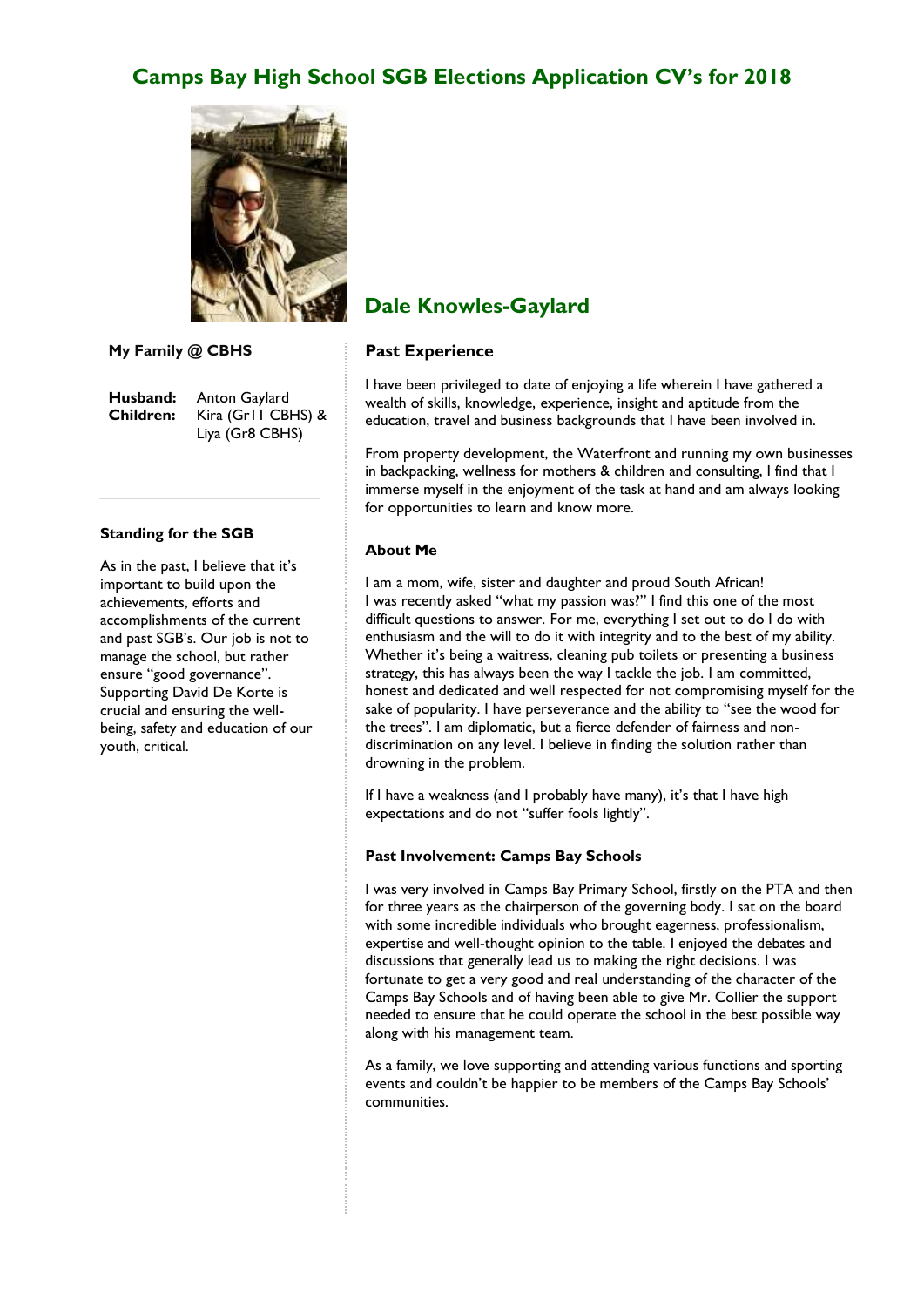# **Congratulations**

We had a number of parents, pupils and teachers cycling in the Cape Town Cycle Tour last weekend.

Well done to *Mr Becker* for doing the tour in 4hrs and 4 minutes. Closely followed by *Steven Kreeftenberg* and *Samuel Hulme* in Grade 12.

# **The Week Ahead**

| Friday 16 March 2018:               | Dance and Music Showcase at 6h30 p.m.                                               |
|-------------------------------------|-------------------------------------------------------------------------------------|
| Monday 19 March 2018:               | School Governing Body Elections at 5h30 p.m.                                        |
| Wednesday 21 March 2018:            | <b>School Holiday for Human Rights Day</b>                                          |
| Thursday 22 March 2018:             | <b>New School Governing Body meets</b>                                              |
| Friday 23 - Saturday 24 March 2018: | U16 Netball Team attends Lutzville Festival.                                        |
| Saturday 24 March 2018:             | Christian Union attend rally in Mitchells Plain.                                    |
| Tuesday 27 March 2018:              | <b>Parent Teachers Meeting</b><br>and report collection from 5h30 p.m. - 7h30 p.m.  |
| Wednesday 28 March 2018:            | School closes at <b>11h00 a.m.</b><br>[Casual clothes at <b>R 5-00</b> for charity] |

# **Parents Driving onto Campus in the Mornings:**

The Prefects have an important job in the morning at the front motor gate:

From **07h30 a.m.** to **08h00 a.m.** they need to ensure parents not to drive on campus. Parents driving on campus is unsafe for children walking onto campus at that time and also can create massive congestion.

Please assist **by not driving onto campus for this half hour**, but rather by dropping off your child at the top or bottom stop and drop and let them walk the last 80 meters onto campus. This is a difficult job that the prefects have to do and they need our support and deserve our respect.

I will be away in Dubai over the weekend attending the Global Education and Skill Forum 2018.

Yours sincerely

*David De Korte* **PRINCIPAL**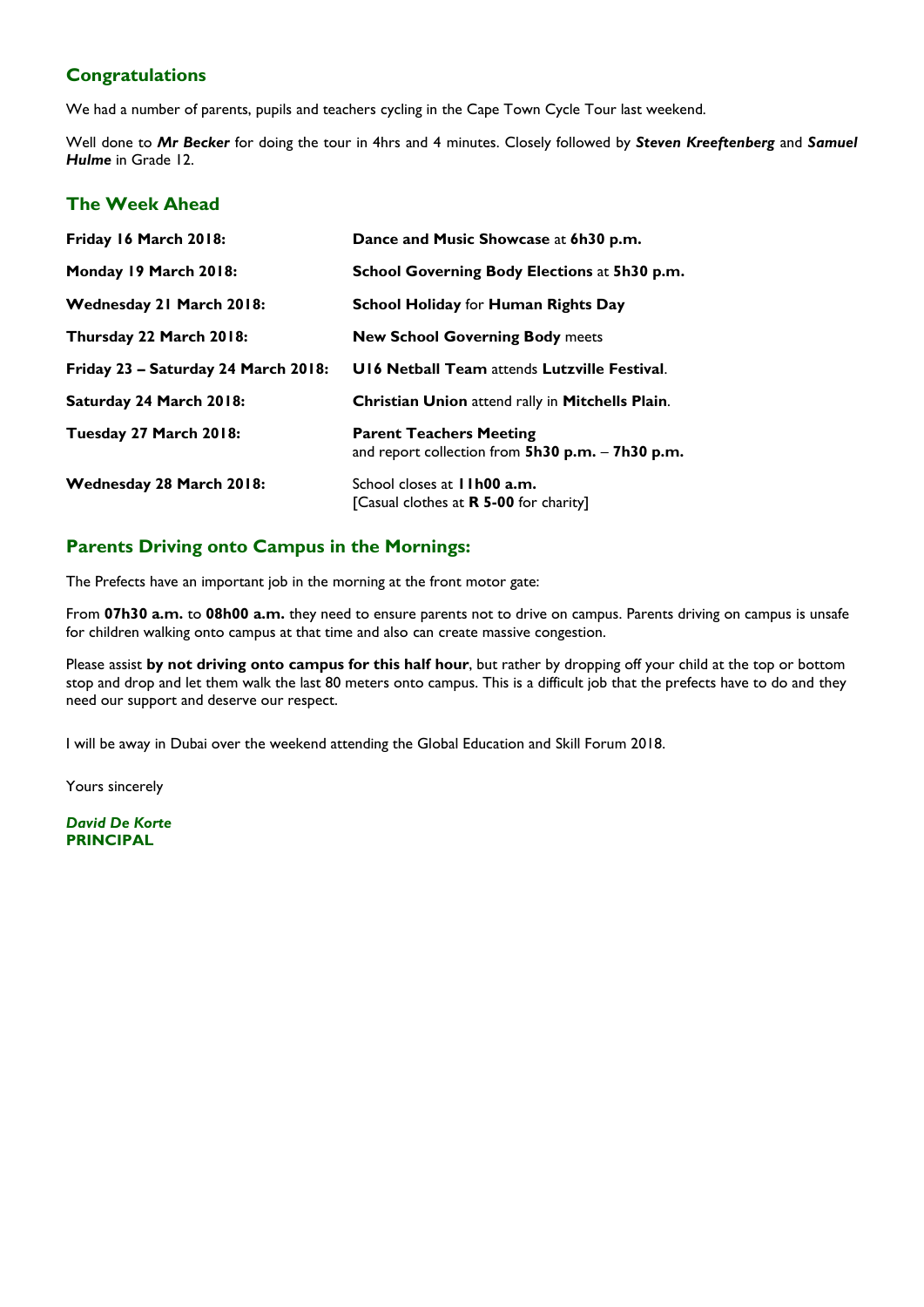# **Part-Time History Teacher**

Camps Bay High School requires the services of a **History Teacher** to teach one or two classes a day. This is a part time position and you would only be required to be on campus when you have a lesson to give.

The ideal candidate would be someone who lives in the area and is able to easily access the school.

Applications can be emailed to **[aknipe@campsbayhigh.co.za](mailto:aknipe@campsbayhigh.co.za)** Closing date: **23 March 2018**

# **MySchool Card**

Can I encourage you to get your MySchool Card and to make Camps Bay High School the beneficiary?



The MySchool Card is an important monthly contributor of funds to our school. We would really encourage all parents to either sign up for a card (see PDF form attached to this newsletter) and start using them and making us the beneficiary and for those who have a card already, please take a moment and change the beneficiary to Camps Bay High School especially to all Grade 8 Parents. Your actions will make a huge difference to our income from this initiative.

Yours sincerely

*David De Korte* **PRINCIPAL**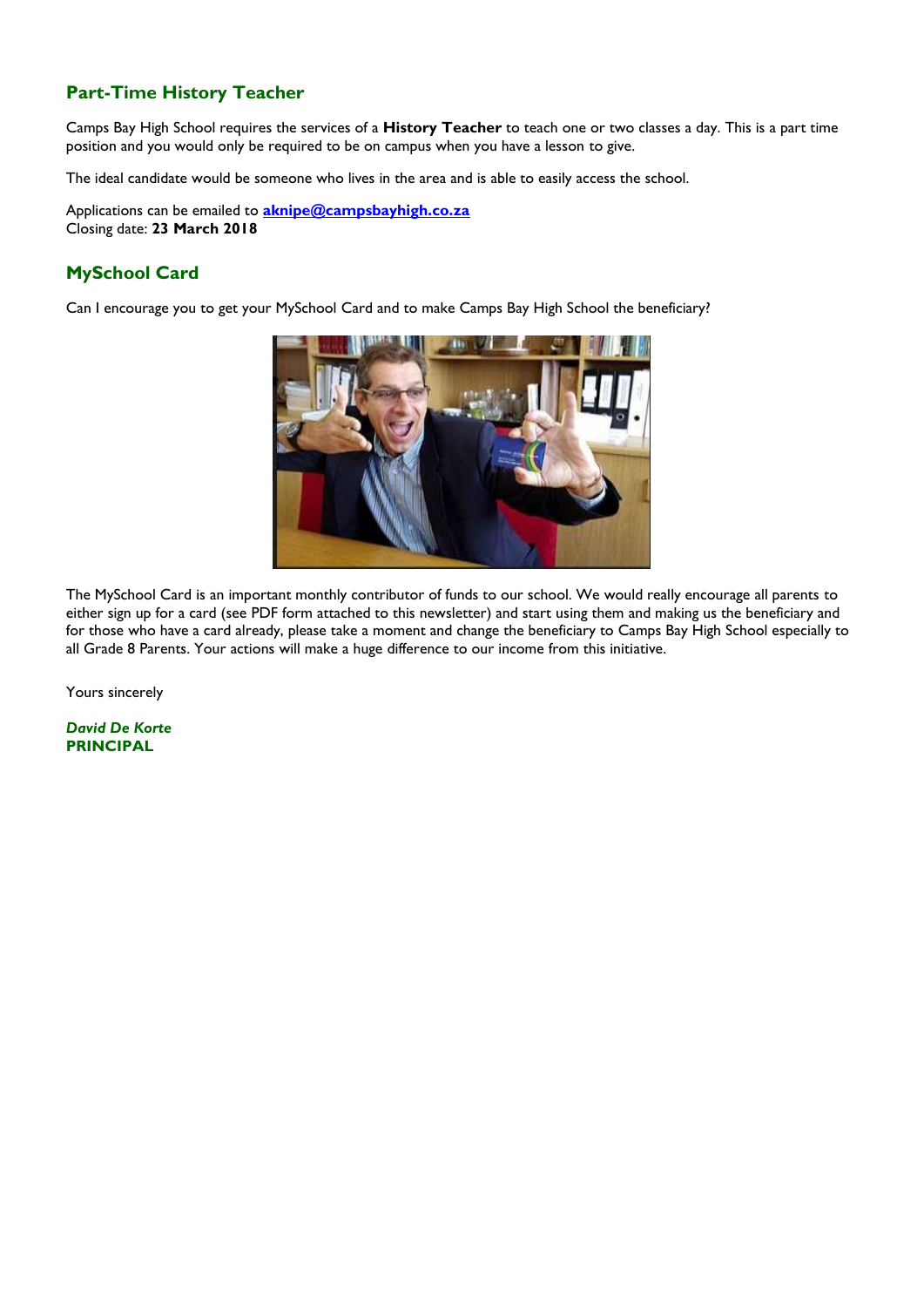# **SGB Parent Liaison Portfolio**

Dear Camps Bay High School Families,

Every year the SGB "parent liaison portfolio" creates projects which assist the school and help to raised awareness and /or funds for projects which would otherwise not get onto the "TO DO LIST" for the school as there are so many and only so much by way of available funds.

Wendy and I have attached two projects we are focussing on.

# **Cinderella and Prince Charming Project**

Calling for men's suits and ties please, ladies dresses and jewellery and clutch purses. Please consider supporting this wonderful initiative (see details above)

# **Fan Project**

We are thrilled to say that we have received support already for the **Fan Project** for the following parents:-

| <b>Family Caricola</b>  | R 500-00 |
|-------------------------|----------|
| <b>Family Landstedt</b> | R 449-00 |
| <b>Family Reggio</b>    | R 450-00 |
| <b>Family Reciolino</b> | R 449-00 |

THANK YOU ALL for your kind donation, ultimately this will go towards cooler and more pleasant classrooms.

We need to buy 40 Fans in total for the school so do please consider donating either a standing fan or money so we can secure these fans for the class rooms.

Donations to be made as follows to:

#### **CBHS** FNB Current Account number **502-403-434-63** Code **201809** Reference:- **FAN** and **Family name**

(please copy Proof of Payment to *Wendy* on **[wendydfoster@gmail.com](mailto:wendydfoster@gmail.com)** so we can thank you in the next parent update newsletter)

### **Volunteer Your Services and Share Your Skills:-**

Should you need any assistance or have any queries or you would like to **get involved in helping CBHS using your skill or passion** please let Wendy or me know

**Wendy Foster**- E-mail :- **[wendydfoster@gmail.com](mailto:wendydfoster@gmail.com)** Cell:- **082-807-9741** or

**Michele Harvey**- E-mail:- **[michele@tictac.co.za](mailto:michele@tictac.co.za)** Cell:- **082-826-5596**

Send us your email address and telephone number and the name of your child so we can contact you to discuss further projects and suggestions you may have.

Kind Regards *Michele Harvey*

**School Governing Body Member-Special Projects** Cell: **082-826-5596** E-mail: **[michele@tictac.co.za](mailto:%20E-mail: michele@tictac.co.za) Camps Bay High School** Lower Kloof Road, Camps Bay 8005. P.O. Box 32150 Camps Bay 8040 Tel: **021-428-1507** E-mail: **[info@campsbayhigh.co.za](mailto:info@campsbayhigh.co.za)** Website: **[www.campsbayhighschool.co.za](http://www.campsbayhighschool.co.za/)**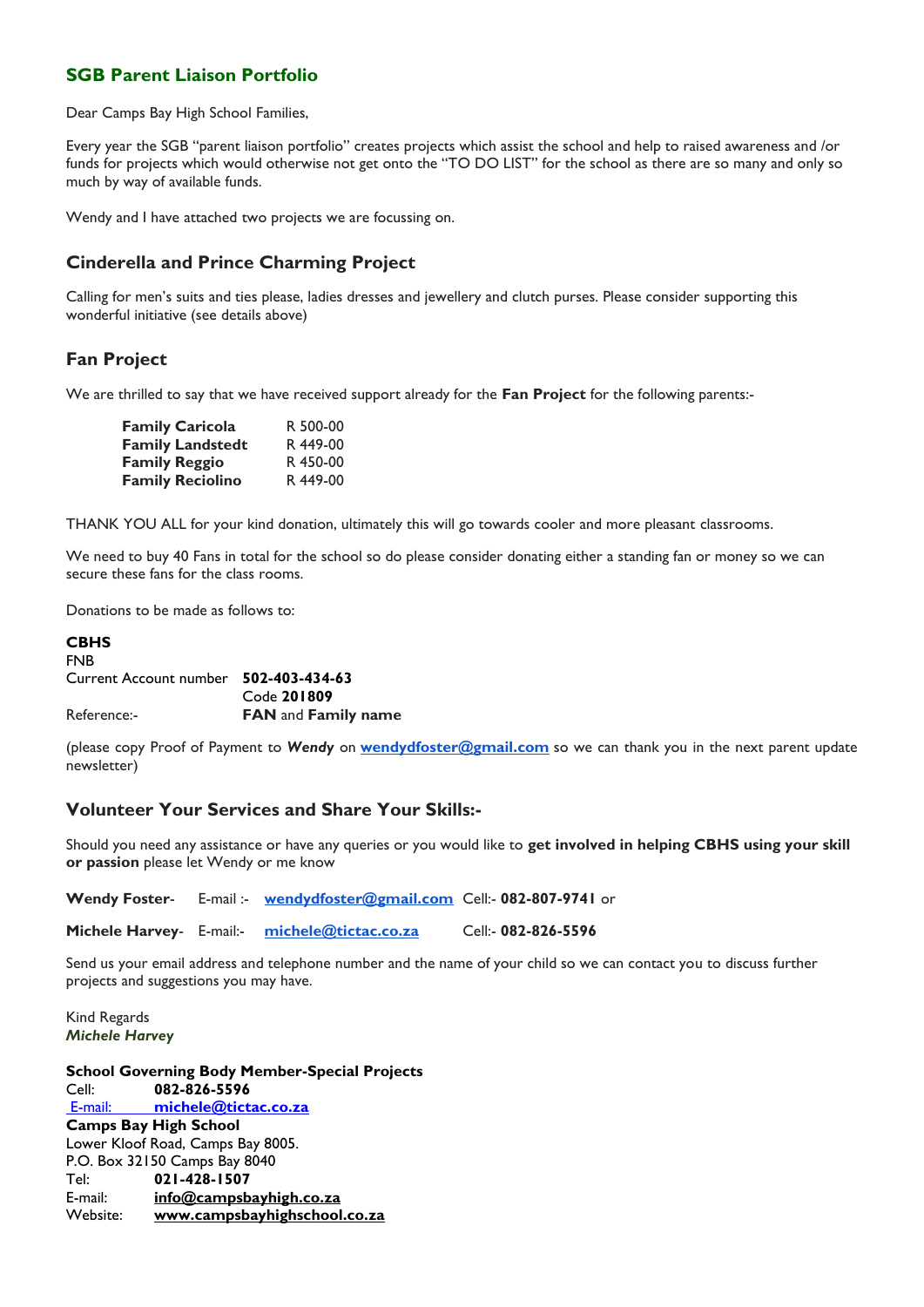



#### Camps Bay High School Cinderella/Prince Charming Project 2018

Every year the Matric Dance brings with it some anxiety, sadness and even tears for some of our pupils who cannot afford a matric dance dress, shoes, jewelry or Men's suits, bow ties/ties for the boys. This sometimes prevents pupils from considering going to their Matric Dance.

What many of you as Parents and Guardians may not know is, we as a school have looked out for these pupils for years and made the impossible possible and always managed to assist learners in need for their Matric Dance.

This has been largely driven by our librarian Anneke Bright who keeps clean and with the help of a mom or two mends a wardrobe of dresses, some jewelry, shoes and SADLY ONLY 1 SUIT (boys) for use by our pupils in need. We would like to keep this initiative active and help Anneke Bright to source NEW stock of Cinderella dresses and Importantly Prince Charming's suits please too for the boys.

Please the CBHS family which we are, ask family and friends to go through their closets and donate in ALL SIZES, short and long Evening/Dance dresses, Men's suits, ladies and men's shoes, jewelry, clutch bags , evening purses, men's suits, and bow ties etc.

We also need suit and dress bags to preserve the clothes between uses.

Please drop all donations with Ashely at the Camps Bay High Schools reception and marked for Anneke's attention. For further information contact :-

Wendy Foster:-0828079741

Michele Harvey: 0828265596 You will be helping make a significant night in a child's life which is an important right of passage for all Matric pupils possile !



# **CBHS Classroom Fans Fundraising Initiative 2018**

We are already in February and the start to the year has been a busy one. Our fundraising initiates for our school this year is to secure funds for 40 standing classroom fans to make the classrooms more comfortable for our children. Many of the classrooms have film on the windows to reduce heat and curtains but this still does not help to cool the rooms sufficiently or circulate the air in the classrooms. An appeal has come from the school management for assistance with this project. We are therefore asking ALL parents for donations towards this project. The price of a 45 cm fan at Makro starts at around R449.00 each.

Please consider donating money toward this project or if you decided to buy a standing fan (45 cm or more) for the school please drop off the fan at CBHS reception and you make sure we know who it comes from, your child's name and grade. If you deposit money please use the account detail below :-

**CBHS FNB** 

**Current Account** number 50240343463 Code 201809 Reference:-FAN and Family name

We look forward to your support and assistance **Warm regards** 



**Wendy Foster** 0828079741 wendydfoster@gmail.com



**Michele Harvey** 0828265596 michele@tictac.co.za

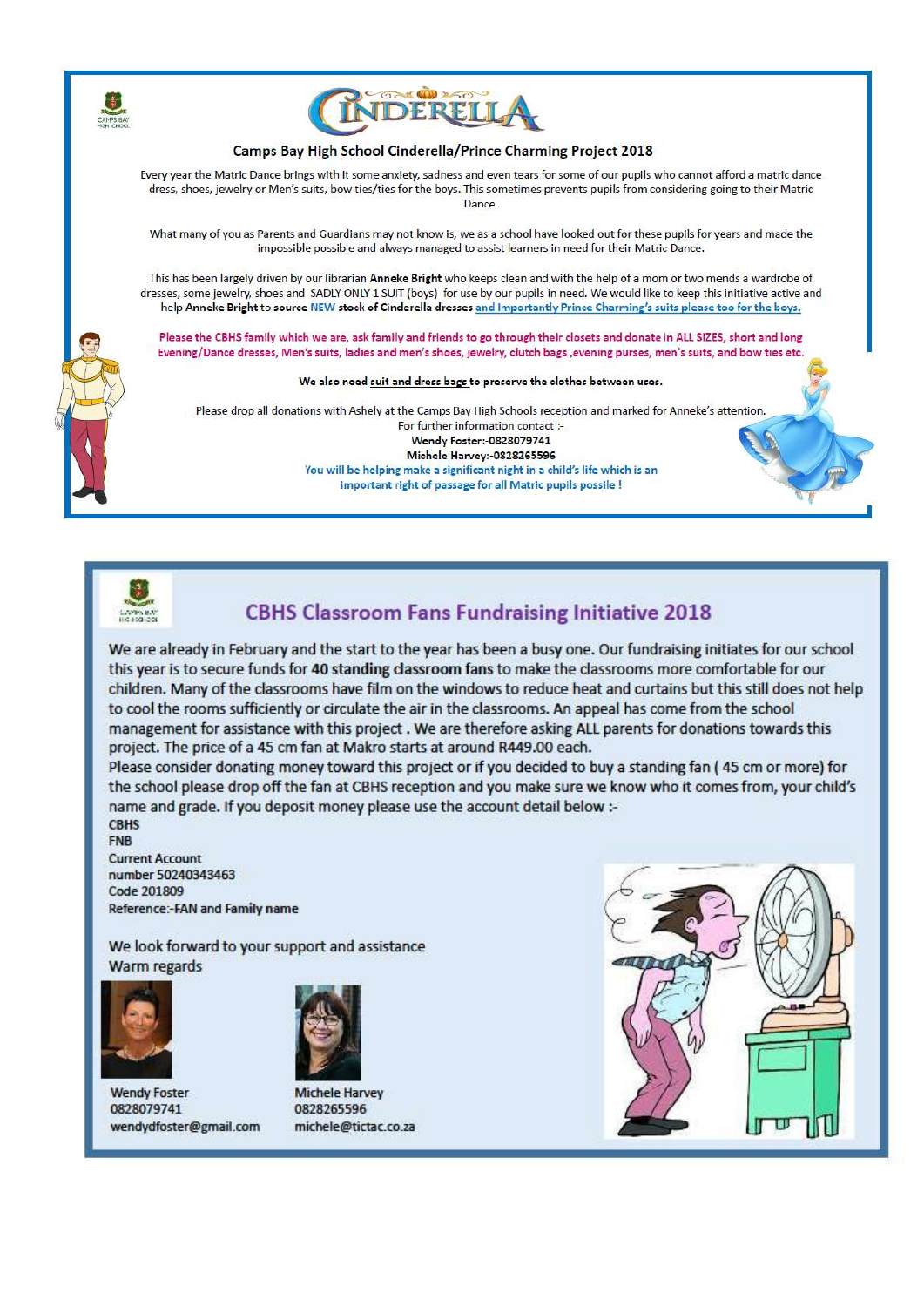# **STATEMENT BY THE CITY'S EXECUTIVE DEPUTY MAYOR, ALDERMAN IAN NEILSON**

#### **Continued savings must remain part of our long-term strategy to avoid Day Zero**

The City"s dashboard for this week shows a slight increase in water consumption. This bucks the recent downward trend of the last few weeks. Overall consumption as at 5 March 2018 was measured at 537 million litres per day (MLD) which is up from 516 MLD consumption recorded in the previous week.

Dam levels have dropped by 0,4% to 23,6%. Please see **<http://coct.co/water-dashboard/>**.

The City now projects that, if there was to be no rainfall, Day Zero would arrive on 27 August 2018. As this date falls deep within the normal rainfall period, it is no longer appropriate to project the date without any consideration of rainfall. Thus, provided we continue our current water savings efforts, Day Zero can be avoided completely this year. It is now up to all of us. If we keep on saving, we will not have to queue for water this year.

I would therefore like to urge all Capetonians not to relax their savings efforts. While we are feeling more confident of avoiding Day Zero this year, we cannot predict the volume of rainfall still to come. If winter rainfall this year is as low as last year, or even lower, we are still in danger of reaching Day Zero early next year.

Now is the time to entrench our water saving habits and ensure that the behavioural shift we have undergone in the past months becomes second nature.

More and more Capetonians have met the challenge by lowering their consumption. Our water map shows a 5% increase in the number of households that used less than 6 kilolitres a month in January, as compared to December (see link below).

Our challenge now is to continue reinforcing these behaviour changes, and to spread the message among our communities, at the workplace, at home, at school. Everywhere we go, we have an opportunity to act as water ambassadors and ensure that each and every Capetonian is aware of the seriousness of the situation. There is no shortage of water-saving resources that can be distributed to ensure that everyone gets the message.

A range of online resources can be found on the City of Cape Town"s website (see link below).

These resources include videos, presentations, posters, community water plans, checklists, stickers, water-saving tips, guides to finding and fixing leaks, grey water guidelines, and more. I would like to urge all Capetonians to make use of these resources.

The City is continuing to roll out its pressure demand management programme, and installing water meters at the homes of high water users. Together with our residents, we can bring consumption down to the required 450 MLD. If we redouble our efforts to ensure that every single resident uses no more than 50 litres of water a day, we will not only beat Day Zero this year but also avoid it next year.

Please visit **[www.capetown.gov/thinkwater](http://www.capetown.gov/thinkwater)** for all water-related information, including information on Level 6B restrictions and FAQs about Day Zero as well as tips to lower usage even further.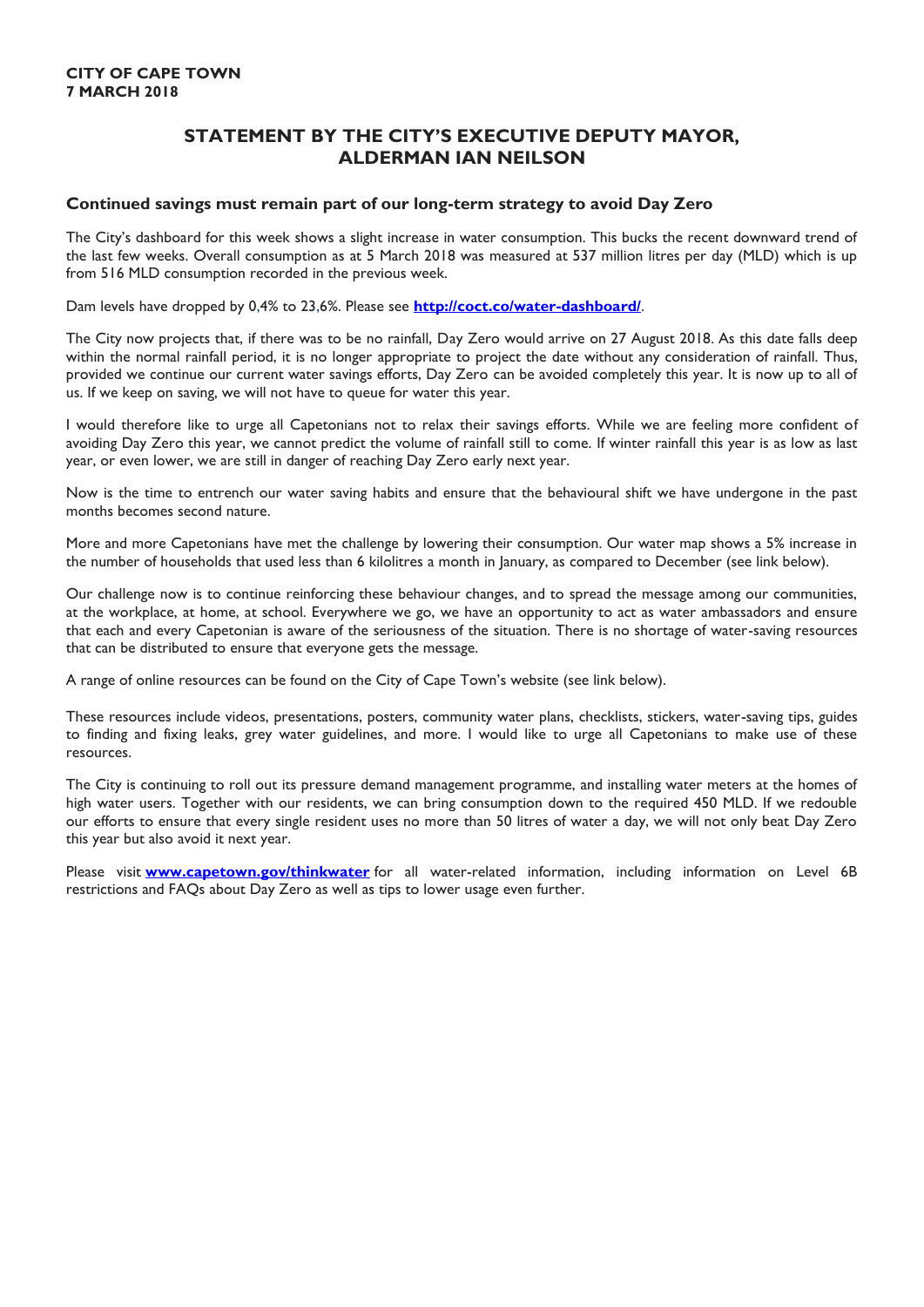# **DREW GOLDIE & SEBASTIAN BYRNES**

#### **Emoya Youth Ambassadors Cape Town, South Africa**

Drew Goldie & Sebastian Byrnes are YOUTH AMBASSADORS for EMOYA BIG CAT SANCTUARY in Limpopo South Africa. Their main goal being to reach out to their peers & other youth. Inspiring, teaching & educating about the plight of our big cats not only in South Africa & the rest of the world. Youth Ambassadors

#### **<https://youtu.be/hgBJa8e7nHE>**

#### **FUNDRAISER "#3Lionesses – Bring Them Home"**

Drew & Sebastian are currently fundraising for Emoya Sanctuary. Their **"#3Lionesses – Bring Them Home"** video highlights the plight of three young lionesses, Charlie, Kai & Luka, who are trapped in a life of misery and neglect in the Ukraine, Eastern Europe. These three lionesses have been offered a home at Emoya Sanctuary. We NEED YOUR HELP to secure funds to rescue, relocate and build adaption enclosures for them in South Africa.

#### **#3Lionesses – Bring Them Home**

#### **<https://youtu.be/mvet1jaTK0Y>**

They also have a presentation entitled *["DREAM.BELIEVE.DO](http://dream.believe.do/)"* which gives a short insight into the life-changing experience of a Volunteer at Emoya Sanctuary, not only caring for thirty-eight lions but also two Siberian tigers and various other farm animals. Over the last year they have been invited to talk at various Rotary clubs and schools in the Cape Peninsula. Please email them if you would like them to talk at your club or school.

#### **Facebook : Emoya Sanctuary-Youth Ambassadors**

- **Instagram : emoya.youth.ambassadors**
- **Email : [ambassadors@emoya.org.za](mailto:ambassadors@emoya.org.za)**

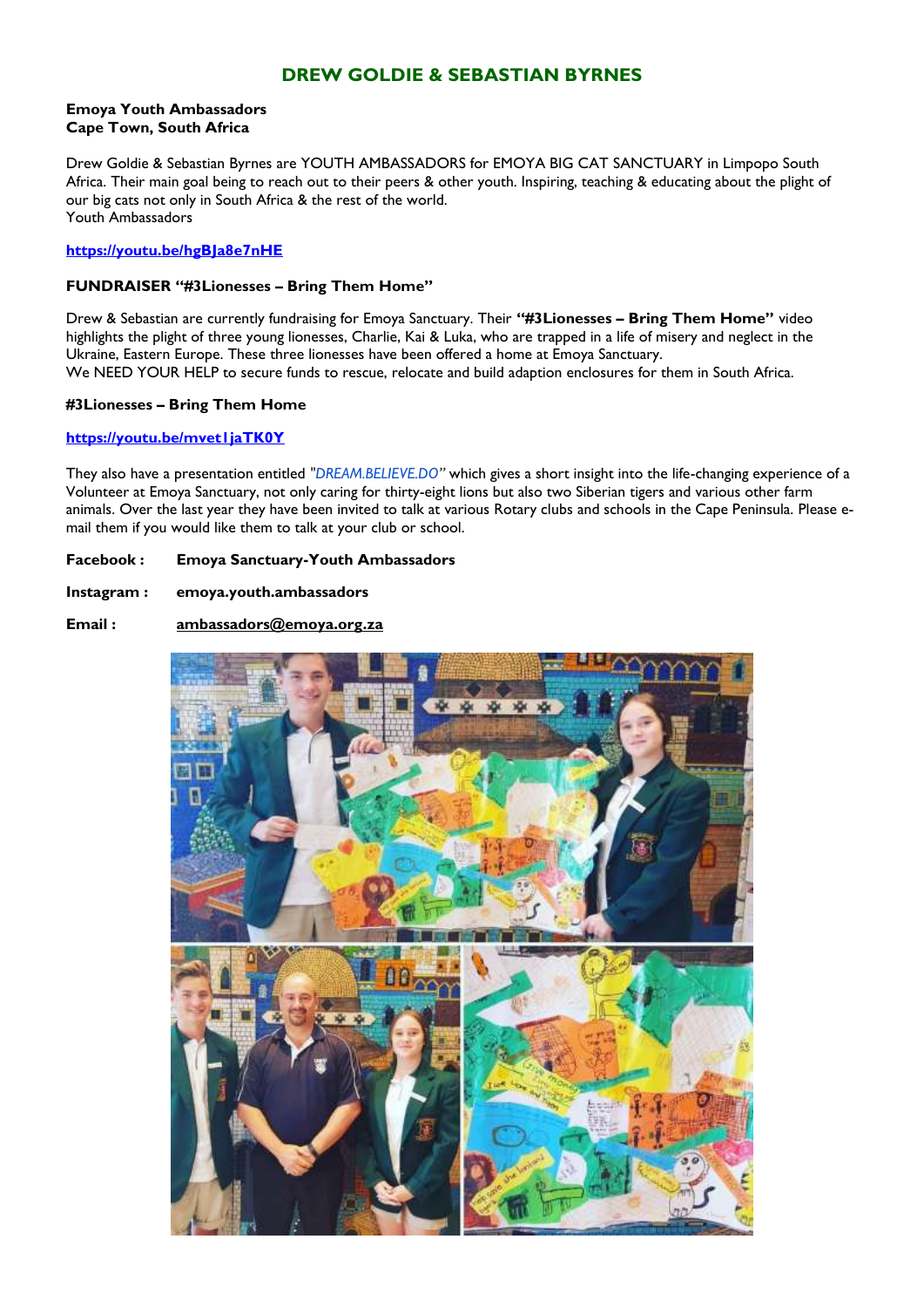



**Kiara Bell** 

## 0720529294

Accountonme@webmail.co.za

A university Honours graduate currently undergoing her article period, with a vast understanding of various accounting learning outcomes offering extra lessons in Accounting ranging from school syllabus to tertiary modules. These extra lessons are based on single as well as a group basis and are price dependent on various needs.

These lessons will be conducted in my own personal capacity and home based in Three Anchor Bay and only offered in the evenings during weekdays and on weekend's morning shifts may be arranged. These lessons may be conducted at the students home if need be however an additional petrol fee will be charged at the relevant AA rate.

I hereby bring to your attention my availability and prices as from 2018 in the hope of trying to help students accomplish all they need to and make individuals garner a deeper understanding of accounting as a subject itself in order to develop the relevant necessary skills.

The Price List of personal extra lessons is as follows:

Grade 10 to 11: R150 per hour Grade 12: R200 per hour

Tertiary Education: R250 per hour

### The Price List of group lessons is as follows:

(Based on a group size of 5 people for 2hours)

Grade 10 to 11: R200

**Grade 12: R250** 

**Tertiary Education: R300** 

Please contact me on 0720529294 for bookings and further information if need be. Kindest Regards, Kiara Bell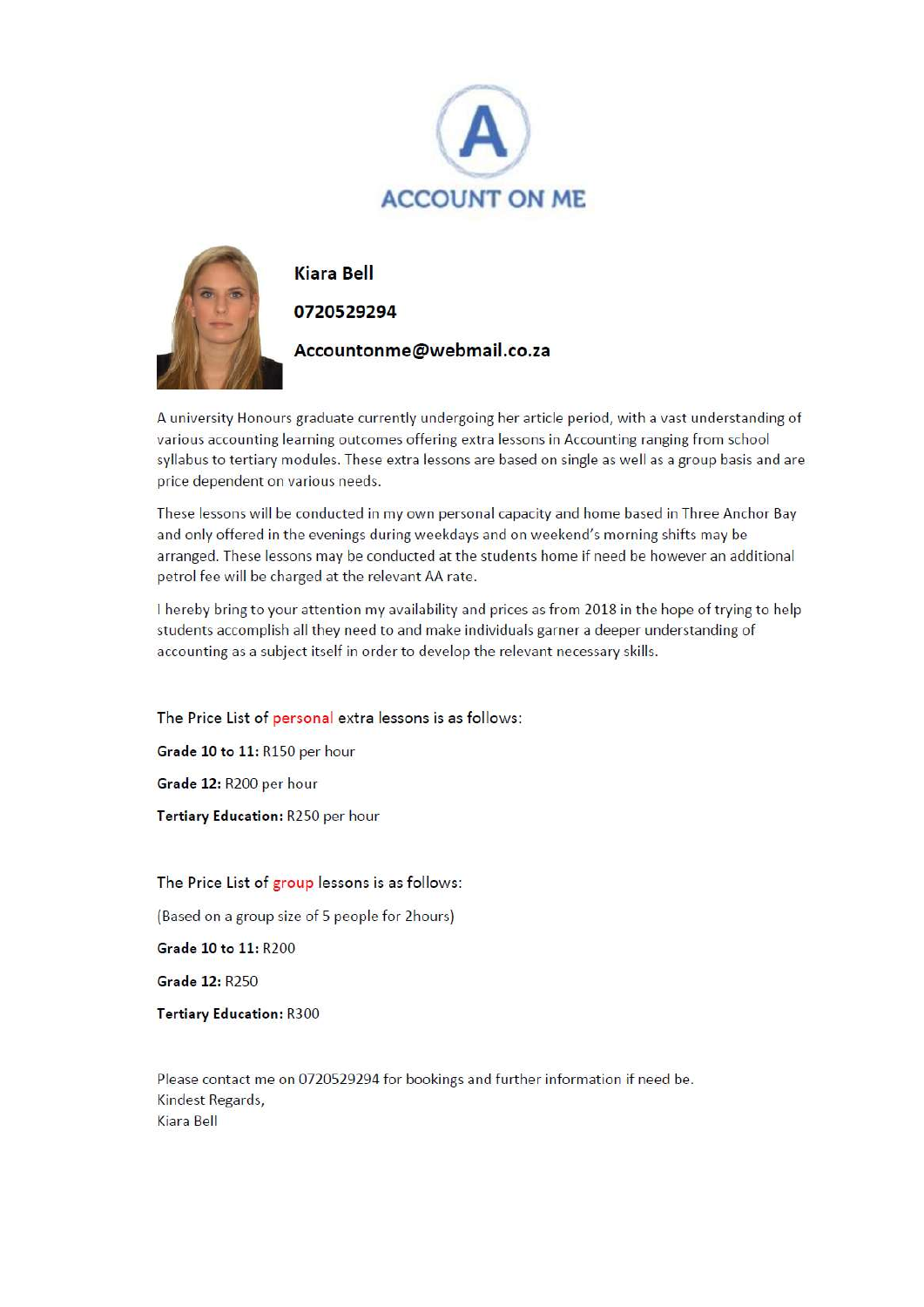# **Have you ever considered hosting a visiting student from Overseas?**

Hosting a student is a rewarding and life-changing experience for families, creating unique opportunities to experience other cultures, share their own and establish lifelong bonds.

Students attend school at Camps Bay High School and slot in with your family life.

Students love the outdoors, surfing and South African hospitality!

English Language Homestays pays above average excellent rates to host families and if you are interested, we would love to hear from you.

We have a dedicated Local Coordinator who is available to help with any settling-in worries or queries, who will regularly visit and communicate with the students and generally be there to offer support if necessary.

Payment is prompt and every two weeks via EFT.

Email *Marike Colyn* at **[marikecolyn@gmail.com](mailto:marikecolyn@gmail.com)** for more information.

*Please join us in praying for the children, teachers and families of the Camps Bay Schools at Christian Life Camps Bay Church (Camps Bay United, behind CB Prep School) every Monday morning between 7.30 a.m. and 8.30 a.m.*

#### **Matric Mathematics**

"I would like to highly recommend *Lauren Paillard* **+27 (78) [217-7273](tel:+27%2078%20217%207273)** Matric Mathematics tutor for the Atlantic Seaboard or Gardens area in Cape Town. Lauren is very experienced, professional and patient"

- *Michele Harvey*

#### **Babysitting and House Sitting Job Wanted**

Call *Joyce* on **076-842-0366** Or **071-029-0556** (Available on Tuesdays, Thursdays and Saturdays)

#### **Experienced Tutor**

Can assist your child to improve results

Afrikaans, English and Maths, Homework, test and exam preparation

All learning areas City Bowl Vicinity

Contact **Taryn** on **079-288-1475**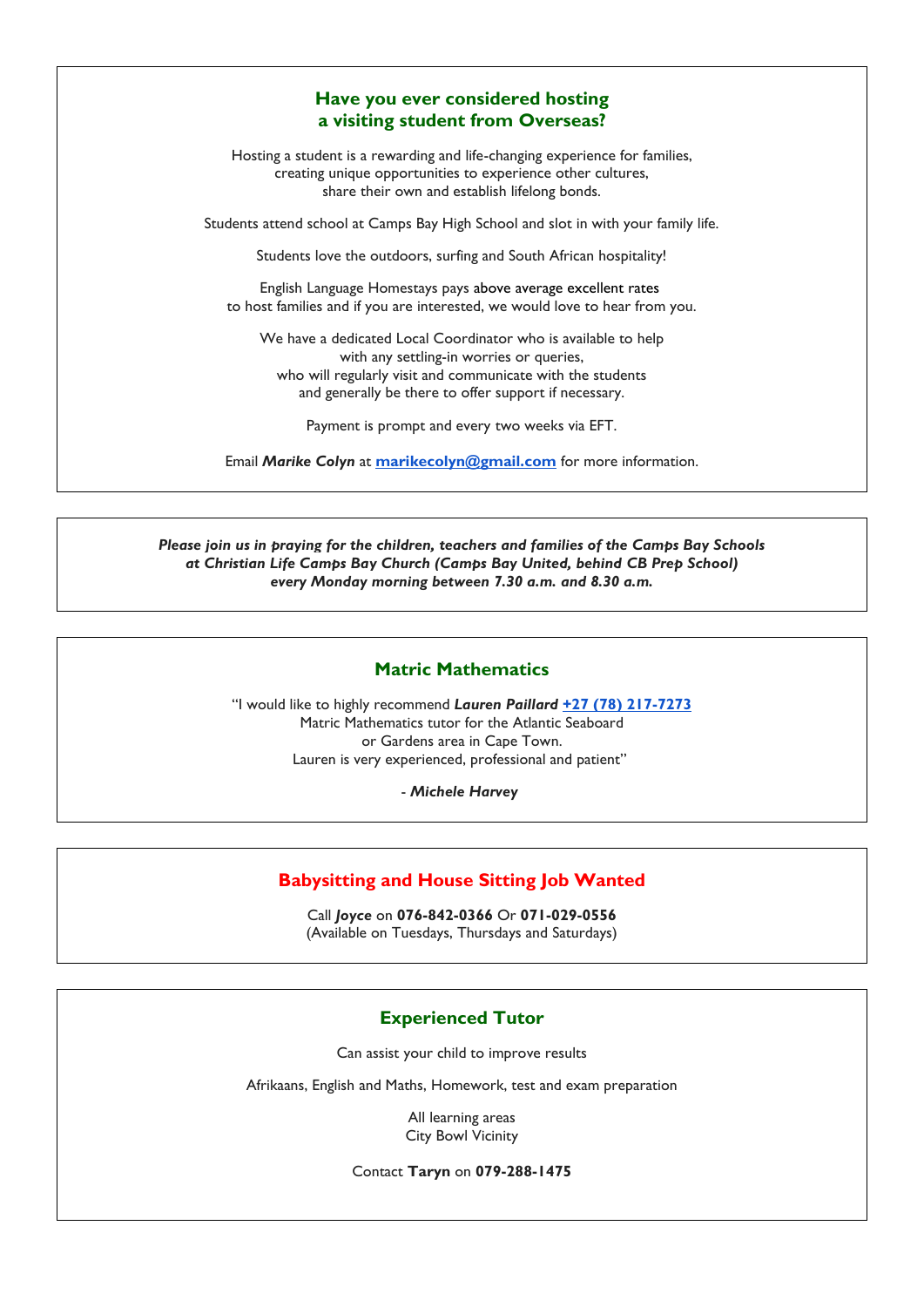# **Sam Rosenberg Fitness:**

**Fitness training classes for ages between 10-18 years old.**

The focus of this program is to encourage a healthy and functional lifestyle in children and teens.

I am an ex-Herzlian student and have trained in Karate for 15 years. I have also completed my Health safety and Nutrition for young children and have a certificate in INTEC Personal Fitness and Nutrition. Currently completing my HFPA Personal Training and Nutrition course.

Training includes:

**Functional Training**

**Self Defence**

**Body Weight Training**

**Cardio Training**

**Fitness Drills**

**Optional Weight Training**

For further information, Please contact me on **[071-687-9990](mailto:071-687-9990)** or email at **[samrosenbergfitness@gmail.com](mailto:samrosenbergfitness@gmail.com)**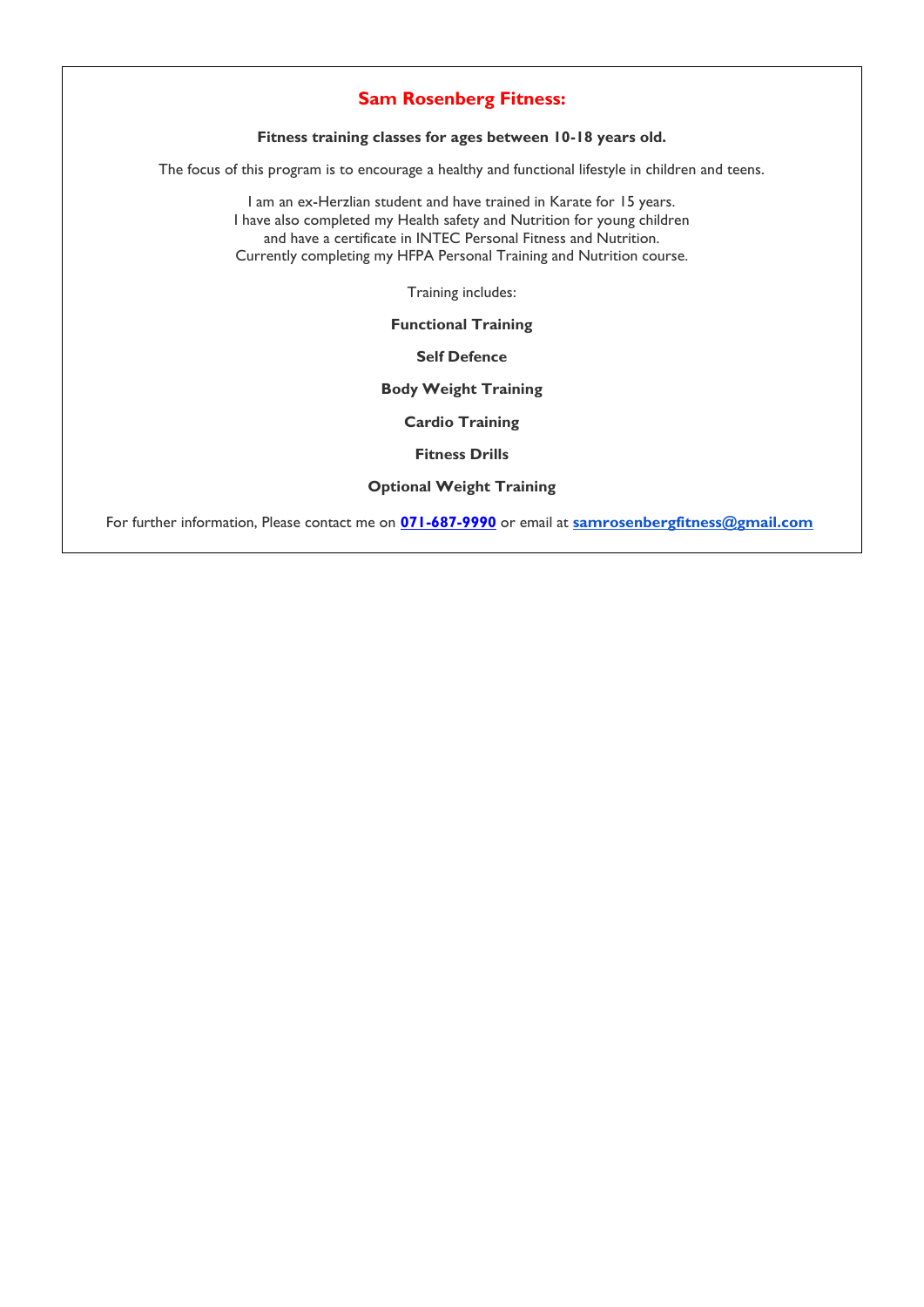# **HAVE YOUR SAY!** RENAMING THE LITTLE GLEN NATURE **RESERVE TO ARTHUR SHEPHARD LITTLE GLEN NATURE RESERVE**

The City of Cape Town invites public comment on the proposal received that the Little Glen Nature Reserve be renamed in honour of Arthur Shephard.

The renaming submission is motivated for by the late Arthur Shephard, who in his personal capacity and mostly at his own expense, both in financial terms and time wise, coordinated the transformation of the Little Glen Nature Reserve from a run-down unsafe public space to an area that is well landscaped, secure and a community attraction, particularly for children. He achieved this with the cooperation of the local community, volunteers and the then City of Cape Town's City Parks Department.

In terms of section 17 of the Local Government: Municipal Systems Act, Act 32 of 2000, the public and interested parties or groups are given the opportunity to submit comments, recommendations or input to the municipality from 1 to 31 March 2018.

Comments, input or recommendations can be submitted by:

- E-mail: naming@capetown.gov.za
- SMS: 31046
- On-line: www.capetown.gov.za/haveyoursay
- Written submission: PO Box 298, Cape Town 8000 (For attention: Manager: Public Participation Unit)

Direct enquiries to Frederick Venter at 021 400 1768 or e-mail frederick.venter@capetown.gov.za

LUNGELO MBANDAZAYO **ACTING CITY MANAGER** 22/2018



**CITY OF CAPE TOWN** ISIXEKO SASEKAPA **STAD KAAPSTAD** 

Making progress possible. Together.